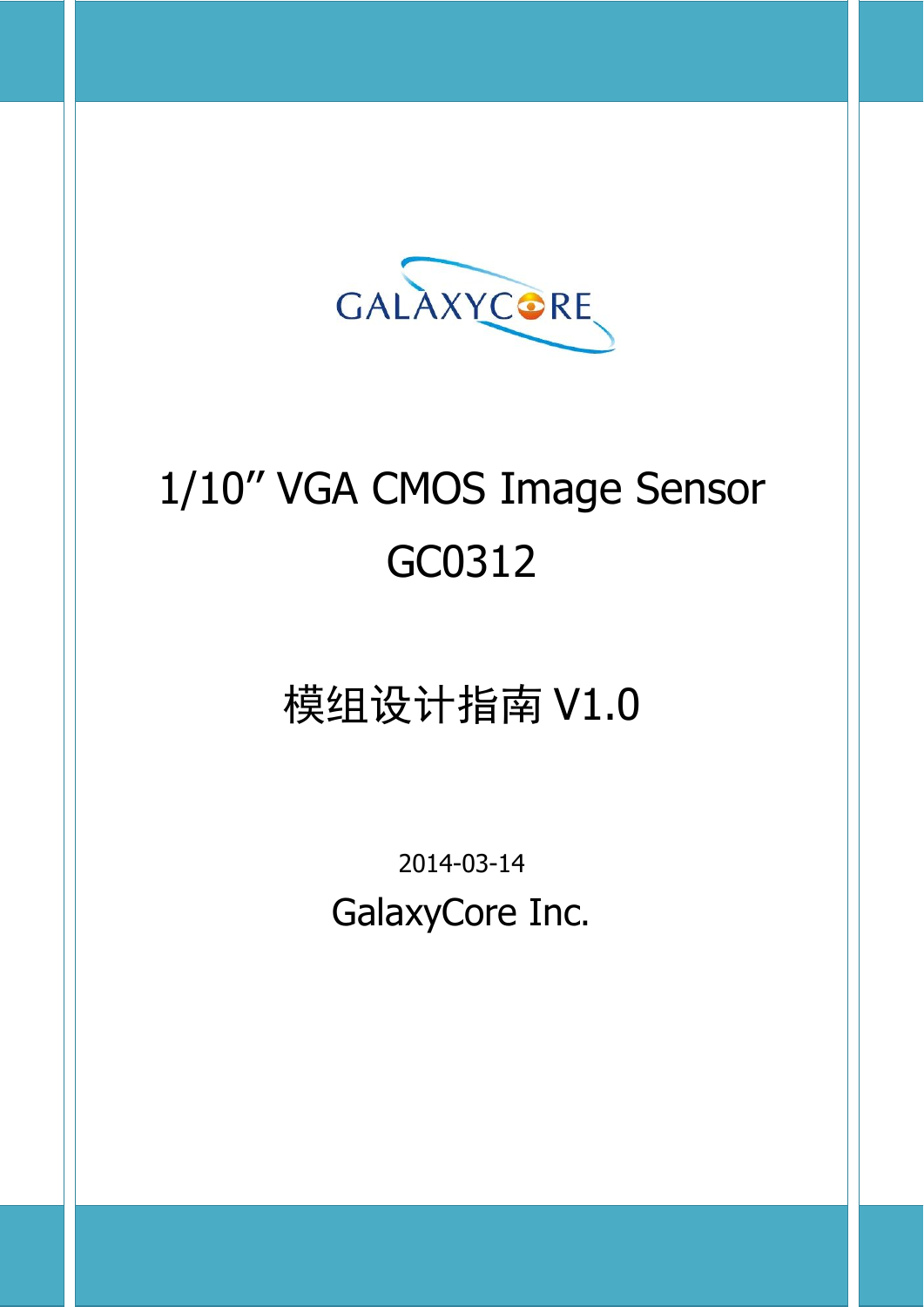

| 1. | 外围电路<br>ર             |  |
|----|-----------------------|--|
| 2. | 设计说明                  |  |
| З. | GC0312 CSP 封装说明.<br>5 |  |
|    |                       |  |
|    | 3.2 CSP 封装点阵表         |  |
|    |                       |  |
|    |                       |  |
|    |                       |  |
|    | 3.6 CSP 封装说明          |  |

GALAXYCORE CONFIDENTIAL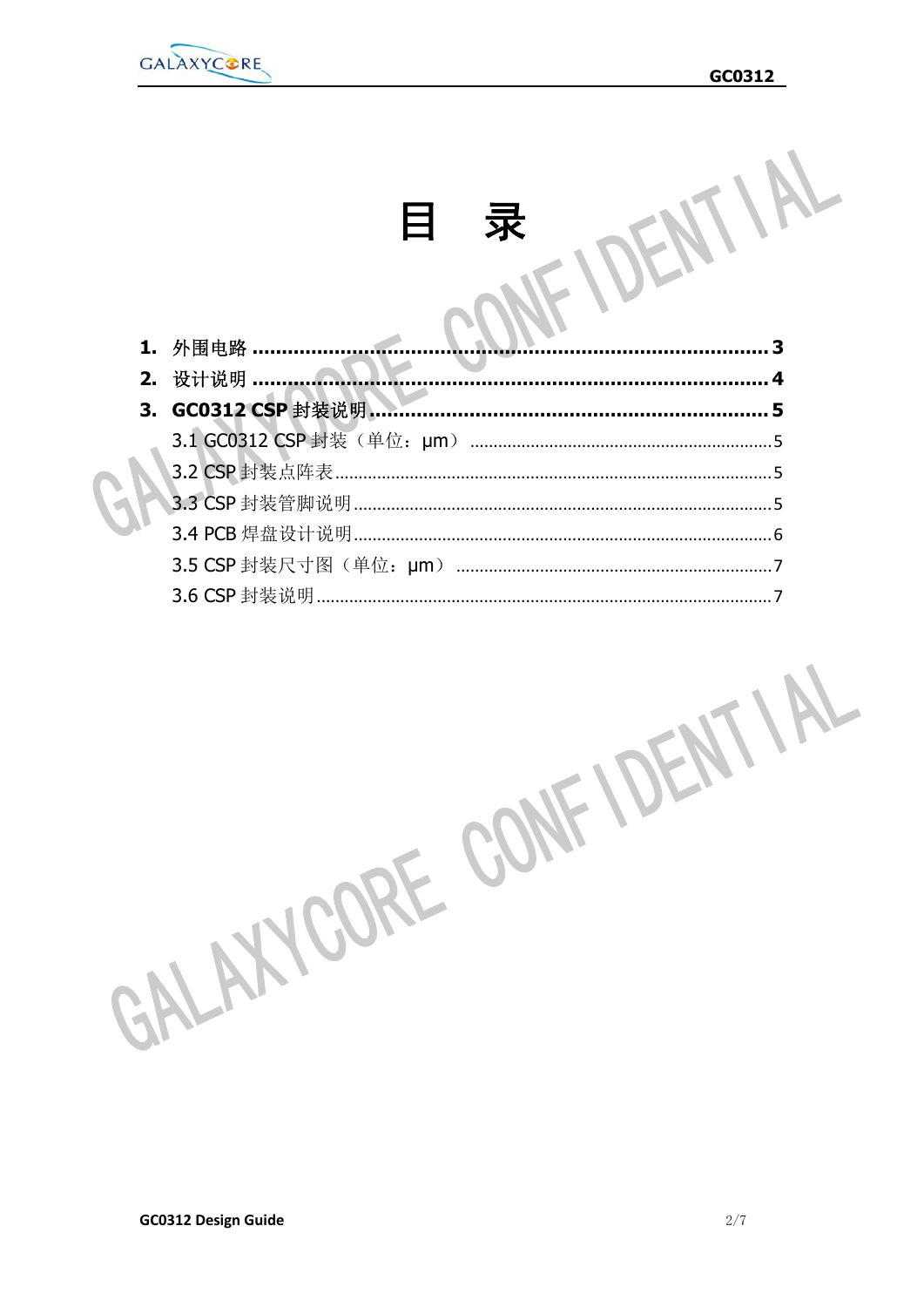

#### **1.** 外围电路



GALAXYCORE CONFIDENTIAL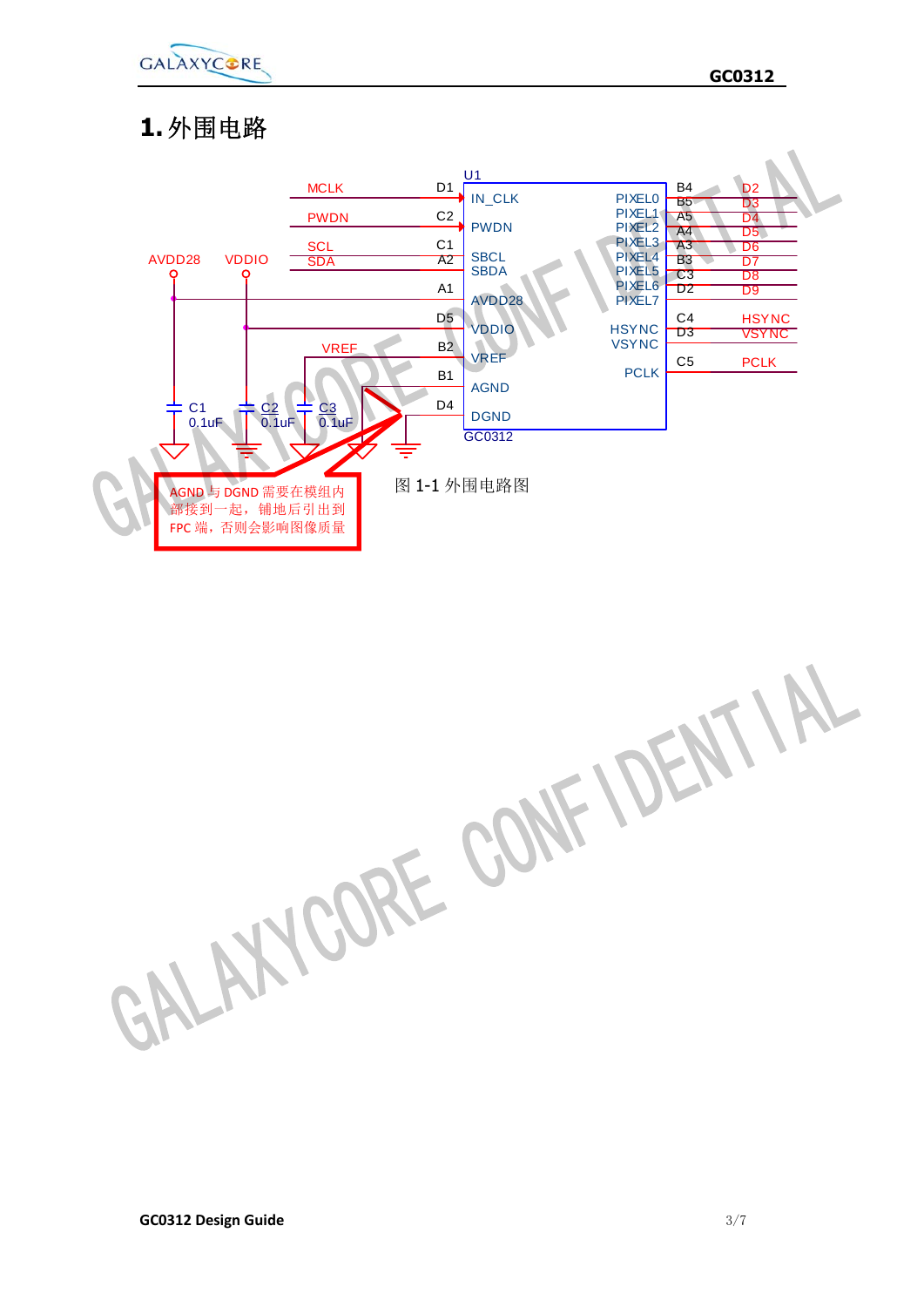

#### **2.** 设计说明

- ◆ GC0312芯片有两路电源供电: AVDD28, IOVDD; AVDD28为模拟供电电源,2.7~3.0V; IOVDD为I/O电源,1.7~3.0V;
- ◆ 靠近电源处,加如图示C1、C2、C3滤波电容,容值均为0.1µF或以上;
- 电容摆放应尽量靠近电源Pin脚,且电容不可省去,否则会影响图像质量;
- ▶ AVDD28和IOVDD两路电源必须分开接到外部Pin上,否则会影响图像质量;
- AGND、DGND需要在模组内部接到一起,DGND再做铺铜,否则会影响图像 质量;
	- 电源线、GND走线宽度至少加粗至0.2mm以上;
- FPC/PCB布线时尽量让SBDA/SBCL线远离高速的信号线(如PCLK/D0~D2);
- SBCL/SBDA pin 外部需要4.7k~10kΩ的上拉电阻;
- 芯片没有RESET pin;

GALAXYCORE CONFIDENTIAL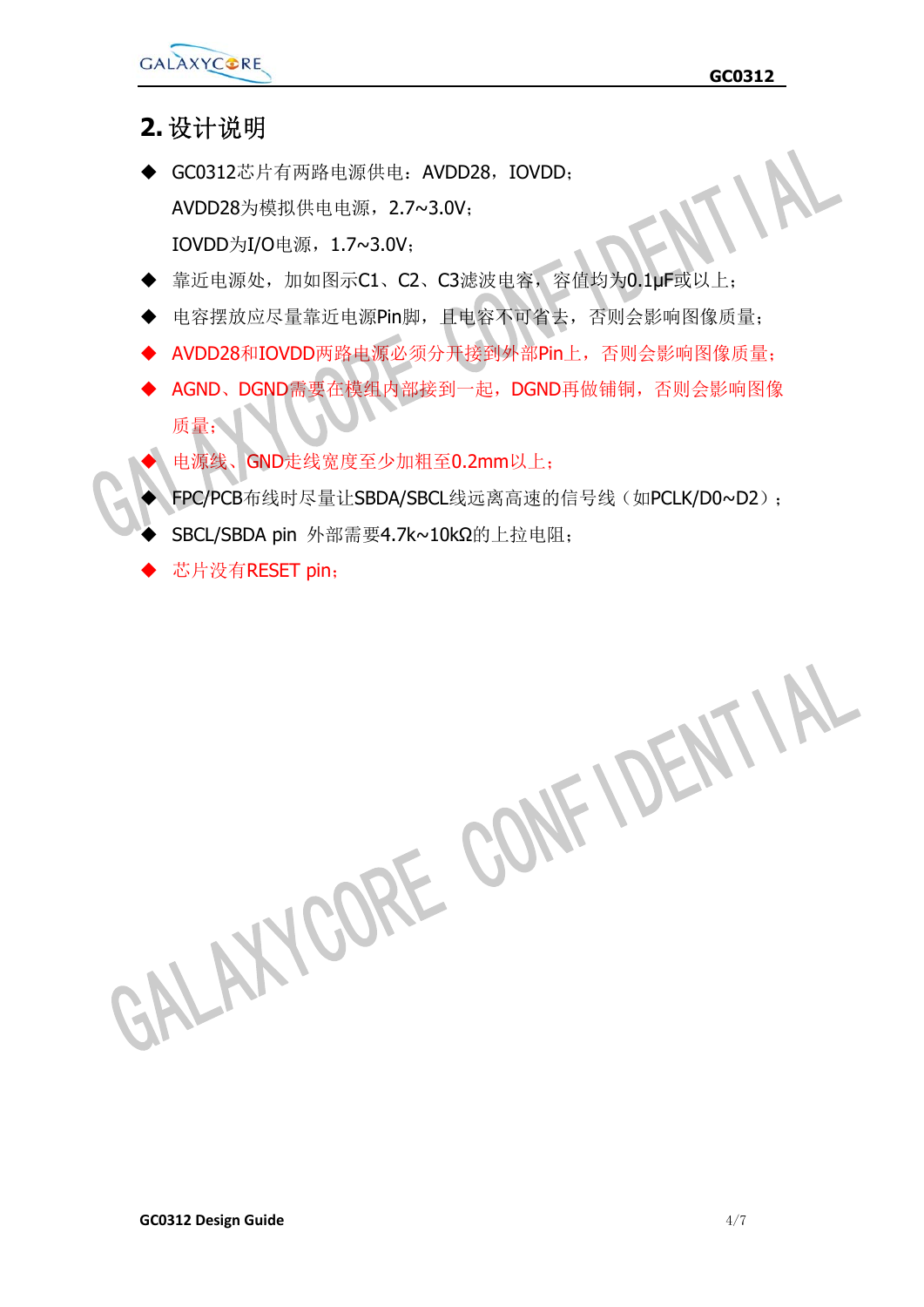

#### **3. GC0312 CSP** 封装说明

#### **3.1 GC0312 CSP** 封装(单位:**μm**)



图 3-1 CSP 焊盘 Top View(Bumps Down)

#### **3.2 CSP** 封装点阵表

| A | AVDD28       | <b>SBDA</b> | D < 4        | D < 3>       | D < 2>       |
|---|--------------|-------------|--------------|--------------|--------------|
| в | <b>AGND</b>  | <b>VREF</b> | D < 5        | D < 0        | D < 1>       |
| C | <b>SBCL</b>  | <b>PWDN</b> | D < 6 >      | <b>HSYNC</b> | <b>PCLK</b>  |
| D | <b>INCLK</b> | D<7>        | <b>VSYNC</b> | <b>DGND</b>  | <b>IOVDD</b> |

#### **3.3 CSP** 封装管脚说明

| <b>Pin</b>      | <b>Name</b> | <b>Pin Type</b> | <b>Function</b>          |
|-----------------|-------------|-----------------|--------------------------|
| A1              | AVDD28      | <b>POWER</b>    | 模拟电路电源: 2.7~3.0V, 通过电容接地 |
| $\overline{A2}$ | <b>SBDA</b> | I/O             | 串行通讯口数据线                 |
| A <sub>3</sub>  | D < 4>      | Output          | YUV/RGB 图像数据输出端口 bit[4]  |
| A <sub>4</sub>  | D < 3       | Output          | YUV/RGB 图像数据输出端口 bit[3]  |
| <b>A5</b>       | D < 2>      | Output          | YUV/RGB 图像数据输出端口 bit[2]  |
| <b>B1</b>       | <b>AGND</b> | Ground          | 模拟地                      |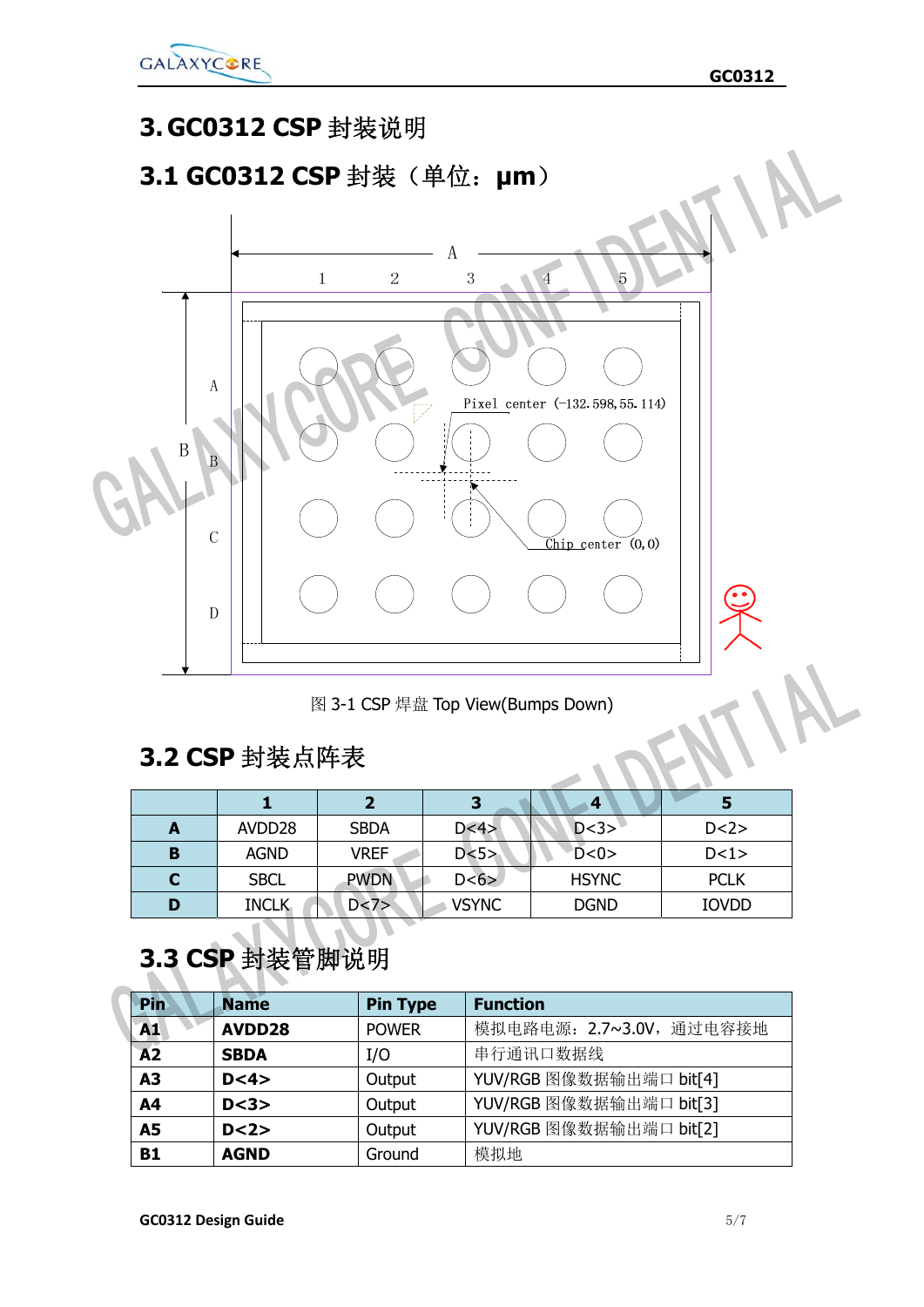

| <b>B2</b>      | <b>VREF</b>  | Power        | 内部电源, 通过电容接地               |  |
|----------------|--------------|--------------|----------------------------|--|
| <b>B3</b>      | D < 5        | Output       | YUV/RGB 图像数据输出端口 bit[5]    |  |
| <b>B4</b>      | D < 0 >      | Output       | YUV/RGB 图像数据输出端口 bit[0]    |  |
| <b>B5</b>      | D < 1>       | Output       | YUV/RGB 图像数据输出端口 bit[1]    |  |
| C1             | <b>SBCL</b>  | Input        | 串行通讯口时钟线                   |  |
| C <sub>2</sub> | <b>PWDN</b>  | Input        | 芯片休眠模式控制:                  |  |
|                |              |              | 正常工作<br>0:                 |  |
|                |              |              | 1. 休眠模式                    |  |
| C <sub>3</sub> | D < 6        | Output       | YUV/RGB 图像数据输出端口 bit[6]    |  |
| C <sub>4</sub> | <b>HSYNC</b> | Output       | HSYNC 输出信号                 |  |
| C <sub>5</sub> | <b>PCLK</b>  | Output       | PIXEL 时钟输出                 |  |
| D <sub>1</sub> | <b>INCLK</b> | Input        | 系统时钟输入                     |  |
| D <sub>2</sub> | D < 7>       | Output       | YUV/RGB 图像数据输出端口 bit[7]    |  |
| D <sub>3</sub> | <b>VSYNC</b> | Output       | VSYNC 输出信号                 |  |
| D <sub>4</sub> | <b>DGND</b>  | Ground       | 数字地                        |  |
| <b>D5</b>      | <b>IOVDD</b> | <b>POWER</b> | I/O 供电电源: 1.7~3.0V, 通过电容接地 |  |

### **3.4 PCB** 焊盘设计说明



注:Sensor 封装锡球大小为 230μm。